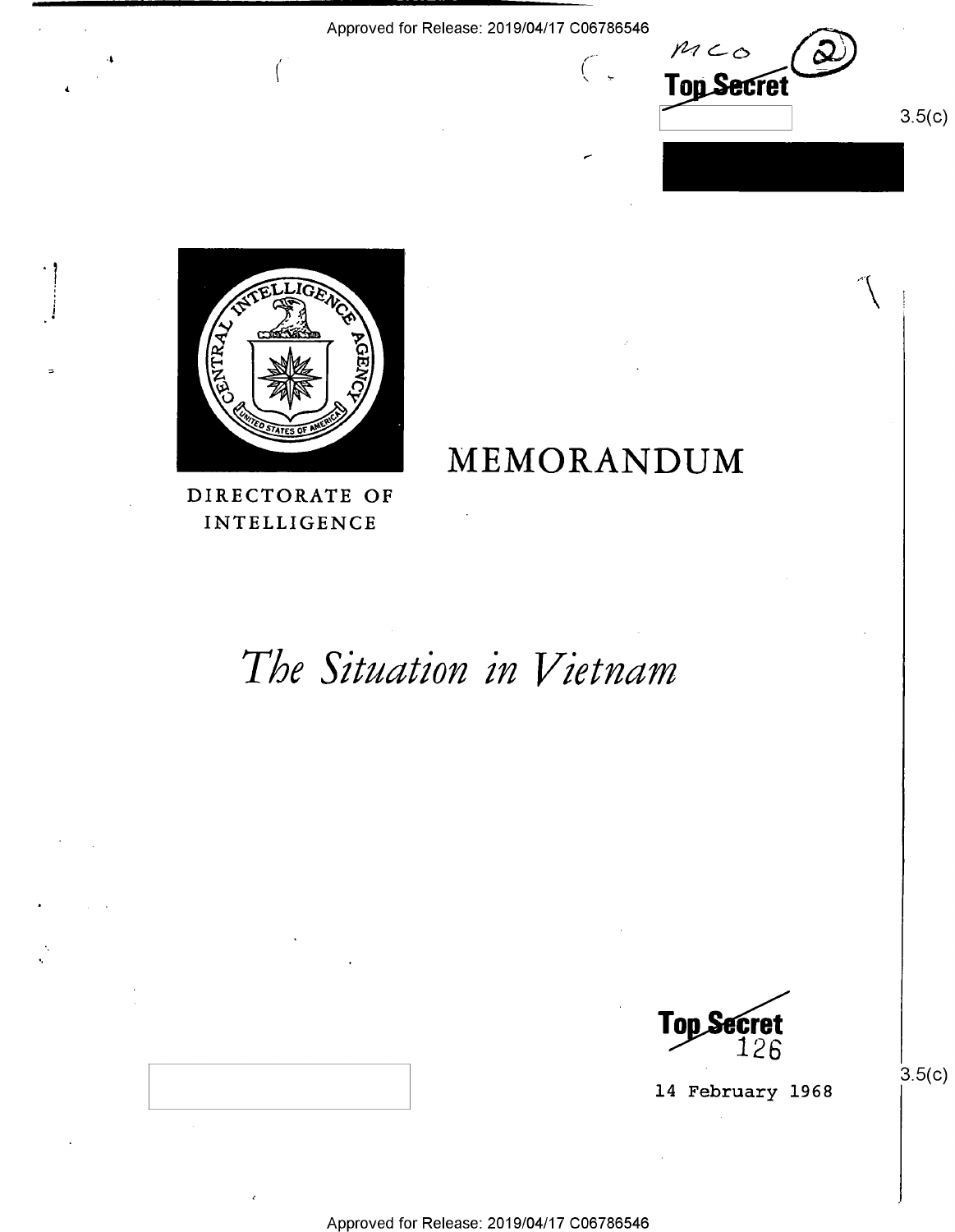| TOP SEGRET             | 3.5(c) |
|------------------------|--------|
|                        | 3.5(c) |
|                        |        |
|                        |        |
|                        |        |
| Information as of 1600 |        |

14 February 1968

HIGHLIGHTS

Except for continued fighting in Hue and scattered contacts in the delta, the lull in the enemy offensive against urban areas continued on 14 Feb-<br>ruary. Sporadic fighting was reported in the sub-Sporadic fighting was reported in the suburbs of Saigon, but the capital itself continued its gradual return to normal. North Vietnamese gunners intensified their shelling of Khe Sanh, but no significant ground probes were launched against the base or other allied strongpoints in the area.

I. The Military Situation in South Vietnam: The enemy intensified his shelling of Khe Sanh and continued close surveillance of aircraft activity in the area (Paras. 1-2).  $\boxed{\qquad \qquad}$  3.3(h)(2)

at least two battalions supported by armor conducted the attack at Lang Vei on 6 February (Para. 3). B-52 aircraft will provide continuous, 24-hour support for Khe Sanh (Para. 4). Enemy resistance in Hue continued to be stiff (Para. 5). The Communists have reportedly established a "Peoples Court" in Hue (Para. 6). The Thua Thien Province Chief claims a high—ranking South Vietnamese officer defected to the Communists (Para. 7). Enemy preparations for sustained operations in I Corps is evidenced by road construction in the A Shau Valley (Para. 8). Viet Cong forces overran a refugee camp in Quang Ngai Province (Para. 9). There is still some fighting reported in the Saigon area and in the delta provinces (Para. 10-17).

II. Political Developments in South Vietnam:

Food prices are falling gradually in Saigon, and market activity in the provinces is resuming slowly (Paras.  $5-6$ ).

i

'

Approved for Release: 2019/04/17 C06786546

 $\begin{bmatrix} 0 & 0 & 0 \ 0 & 0 & 0 \end{bmatrix}$   $\begin{bmatrix} 0 & 0 & 0 \ 0 & 0 & 0 \end{bmatrix}$   $\begin{bmatrix} 0 & 0 & 0 \ 0 & 0 & 0 \end{bmatrix}$   $\begin{bmatrix} 0 & 0 & 0 \ 0 & 0 & 0 \end{bmatrix}$ 

 $\text{TOP-SECRE}$   $|$  3.5(c)

 $3.5(c)$ 

3.3(h)(2)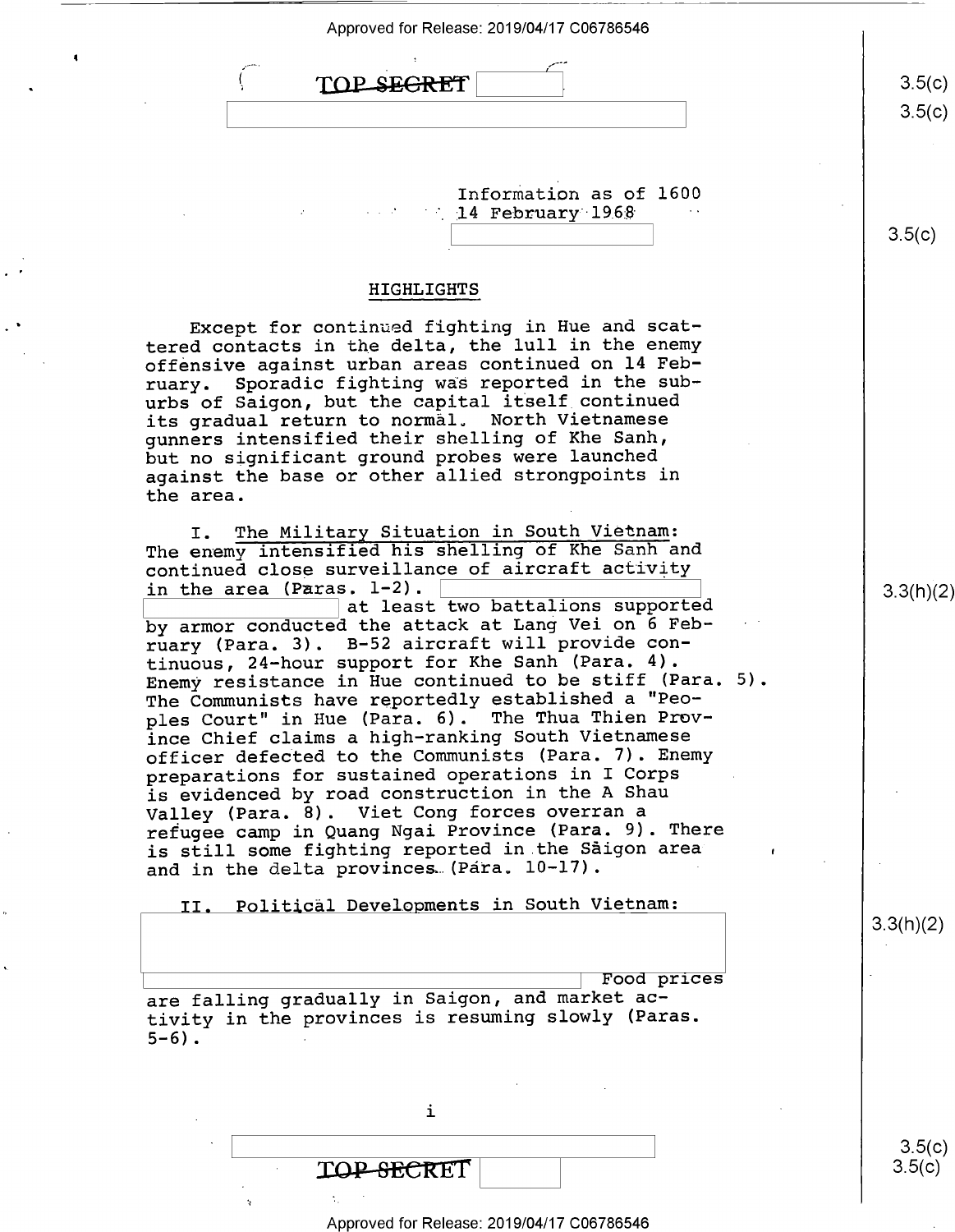$\frac{3.5(C)}{2}$ 

'The

 $3.5(c)$ 

 $3.5(c)$ 

<del>TOP SECRE</del>T

III. Military Developments in North Vietnam: US strikes on:Phuc Yen appear to have.driven North Vietnam's IL-28 bombers back to China (Paras.  $l-2$ ). Two MIG-17s were downed on 14 February (Para. 3). -North-Vietnam is using its large MI—6 helicopters. to transport MIGs (Paras. 4-5).

IV. Other Communist Military Developments: There is nothing of significance to report.

V. Communist Political Developments:  $\vert$  (3.3(h)(2)

recent interview of North Vietnamese Foreign<br>Minister Trinh was another attempt to highlight Hanoi's position on talks and to make it seem as reasonable as possible (Paras. 5-7). '

VI. Other Major Aspects: Cambodians report more allied helicopter activityover eastern Cambodia  $(Paras. 1-3)$ .

14 February 1968

 $\begin{array}{|c|c|c|c|}\n \hline\n \text{TOP SECRET} & & & & 3.5(\text{c}) \\
 \hline\n & 3.5(\text{c}) & & & 3.5(\text{c}) \\
 \hline\n\end{array}$ 

Approved for Release: 2019/04/17 C06786546

. Ii

I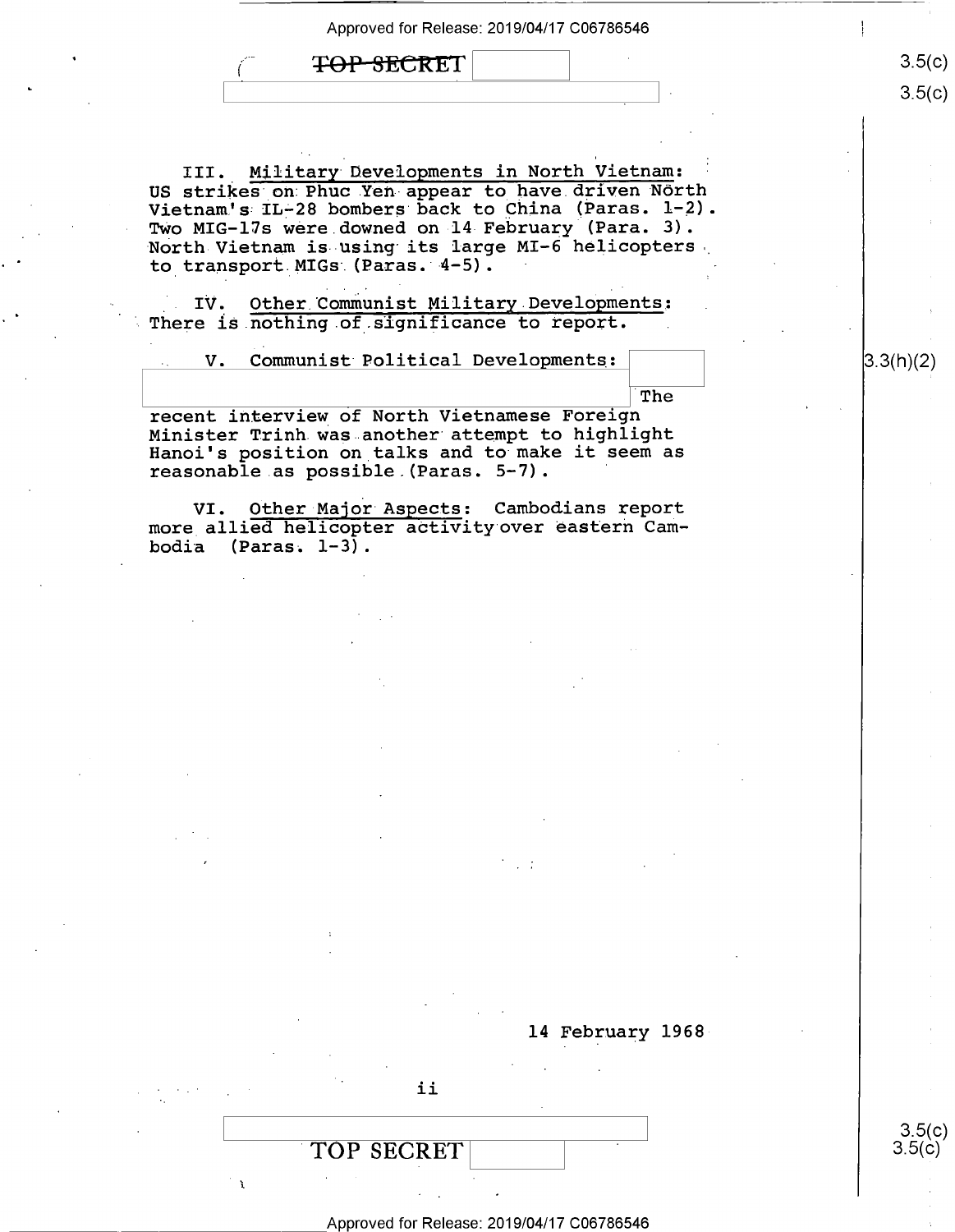|  | Approved for Release: 2019/04/17 C06786546                                                               |                  |
|--|----------------------------------------------------------------------------------------------------------|------------------|
|  | TOP SECRE                                                                                                | 3.5(c)           |
|  |                                                                                                          | 3.5(c)           |
|  |                                                                                                          |                  |
|  | THE MILITARY SITUATION IN SOUTH VIETNAM<br>Ι.                                                            |                  |
|  |                                                                                                          |                  |
|  | Khe Sanh Area                                                                                            |                  |
|  | 1. The Communists stepped up their shelling<br>of the Khe Sanh complex during the 24-hour period         |                  |
|  | ending the morning of the 14th. They fired about                                                         |                  |
|  | 200 artillery, rocket, and mortar rounds on the<br>base area during the period. Light ground contact     |                  |
|  | was reported.<br>another attack may have been planned for                                                | 3.3(h)(2)        |
|  | the night of 14 February.                                                                                |                  |
|  |                                                                                                          |                  |
|  | Elements of the 101D Regiment/325 "C"<br>2.<br>Division were noted                                       |                  |
|  | keeping US aircraft activity at Khe Sanh under                                                           | 3.3(h)(2)        |
|  | These elements were instructed<br>close surveillance.<br>on the 12th to "frequently report on the enemy. |                  |
|  | Report clearly the quantity of all types of air-<br>craft and enemy activities."                         |                  |
|  |                                                                                                          |                  |
|  | 3. It is now clear                                                                                       | 3.3(h)(2)        |
|  | that at least two battalions of the<br>29th Regiment, 325 "C" Division, supported by                     |                  |
|  | armor, conducted the 6 February attack on the                                                            |                  |
|  | Lang Vei Special Forces Camp, southwest of Khe<br>Sanh. The enemy captured nine South Vietnamese         |                  |
|  | soldiers, but no Americans<br>Communist casualties were                                                  | 3.3(h)(2)        |
|  | not described, but one North Vietnamese company                                                          |                  |
|  | and possibly a second were detailed to evacuate<br>the wounded.                                          |                  |
|  |                                                                                                          |                  |
|  | Beginning on 15 February, B-52 aircraft<br>4.<br>will provide continuous, 24-hour support for the        |                  |
|  | This operation will involve<br>Khe Sanh garrison.                                                        |                  |
|  | 48 B-52 sorties per day, flown in flights of three<br>aircraft at one and one-half hour intervals.       |                  |
|  |                                                                                                          |                  |
|  |                                                                                                          |                  |
|  | 14 February 1968                                                                                         |                  |
|  |                                                                                                          |                  |
|  | $I-1$                                                                                                    |                  |
|  |                                                                                                          |                  |
|  | Background Use Only<br><del>SECRET</del>                                                                 | 3.5(c)<br>3.5(c) |
|  |                                                                                                          |                  |
|  |                                                                                                          |                  |
|  | Approved for Release: 2019/04/17 C06786546                                                               |                  |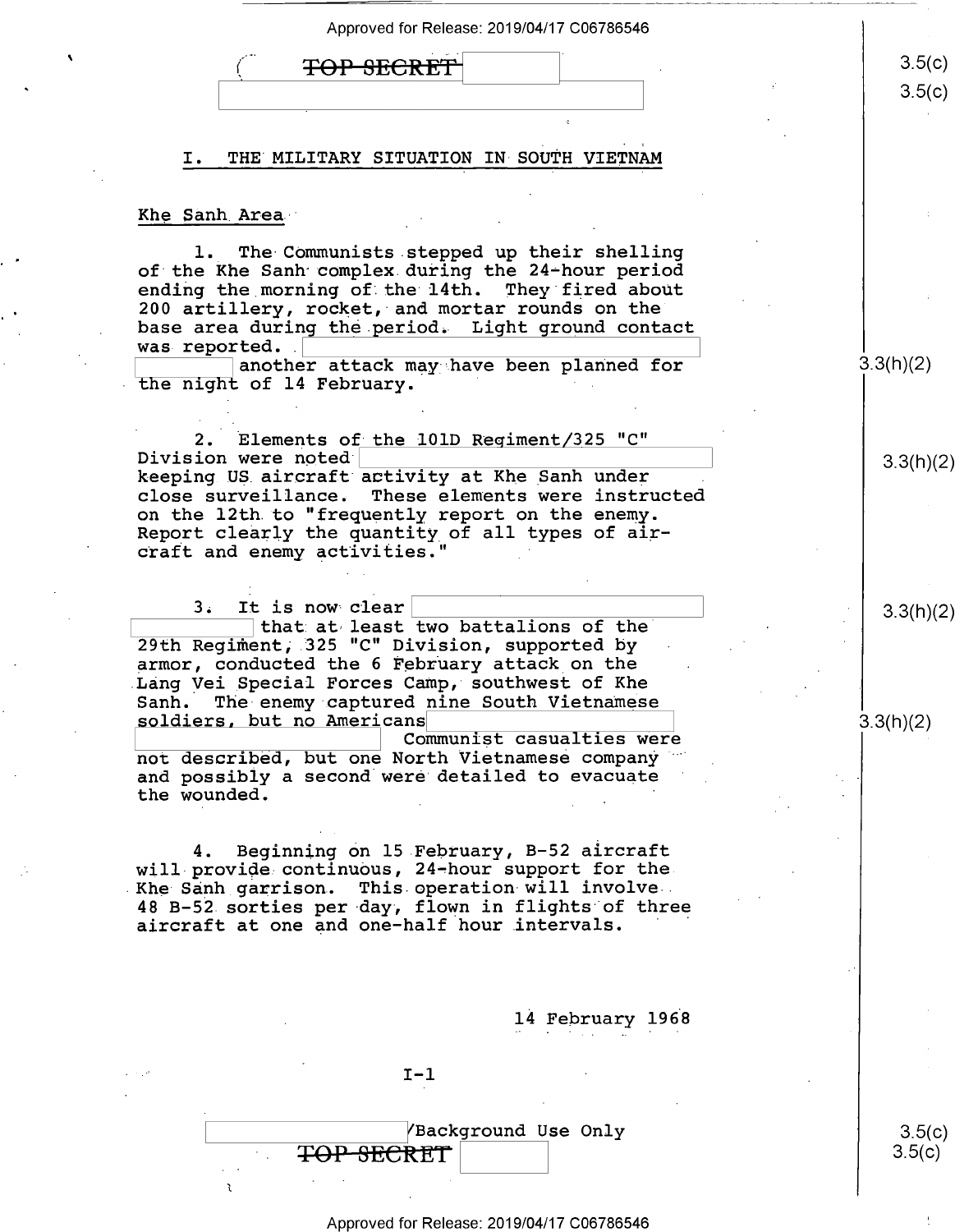| <b>EXAMPLE SECRET I</b> |  |
|-------------------------|--|
|                         |  |

#### Hue

 $5.$  The battle for Hue entered its 17th day today, as US Marine and South Vietnamese forces continued to encounter stiff resistance in their effort to clear the enemy entrenched in the Citadel area.

6. According to Vietnamese police sources, the Viet Cong in Hue have established a "Peoples Court" near the Citadel to sentence South Vietnamese military and civilian officials. A "ranking member" of a newly formed Communist front group in Hue--the "alliance of Peace and Democracy"--is reportedly<br>serving as presiding judge.

7. Lt. Colonel Khoa, the province chief of Thua Thien, claims that the Deputy Chief of Staff for Political Warfare of the South Vietnamese lst Division, Lt. Colonel Thi, has defected to the Communists. If so, Thi would be the highest ranking South Vietnamese official known to have done so. However, Khoa's motives in reporting this information are suspect. He has lumped Thi with the enemy since the latter's involvement in the Buddhist antigovernment movement in 1966. '

8. The construction of a new road from the. Communist—control1ed A Shau Valley base area toward Hue provides further evidence of enemy preparations for sustained military operations in the northern provinces of South Vietnam.  $\sqrt{a}$ 

about four miles of new road has been constructed eastward off Route 548 in the vicinity of Ta Bat. The route is apparently to be built. to the vicinity of Ta Luong.' From Ta Luong, there is an existing road to Hue, although its condition is not known, and some reconstruction work may be needed to restore it to use. Completion of this new route toward Hue would give the Communists a direct tie-in with the Laos panhandle roadnet via Route 922.

l4 February l968

 $I-2$ 

**TOP-SECRET** 

I.

 $3.5(c)$  $3.5(c)$ 

3.3(h)(2)

3.5(C)<br>O. E ( - )

 $3.5(c)$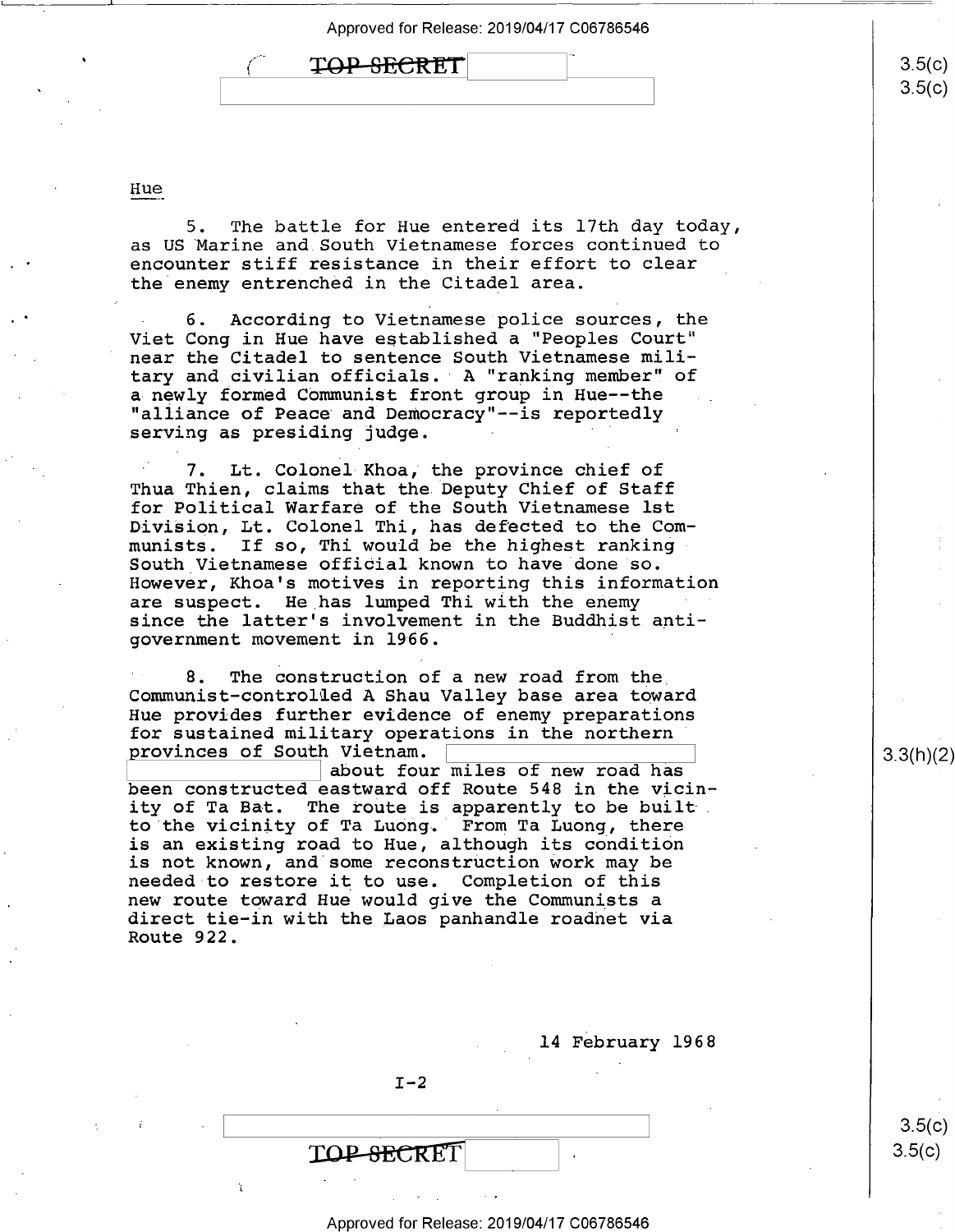$\overline{P} \overline{O} \overline{P}$   $\overline{S}$   $\overline{S}$   $\overline{S}$   $\overline{S}$   $\overline{S}$   $\overline{S}$   $\overline{S}$   $\overline{S}$   $\overline{S}$   $\overline{S}$   $\overline{S}$   $\overline{S}$   $\overline{S}$   $\overline{S}$   $\overline{S}$   $\overline{S}$   $\overline{S}$   $\overline{S}$   $\overline{S}$   $\overline{S}$   $\overline{S}$   $\overline{S}$   $\$ 

## Quang Ngai Province

9. An estimated Viet Cong platoon-size unit attacked, overran, and completely destroyed a refugee. camp located some 12 miles north-of\_Quang Ngai city on 13 January. The camp was garrisoned by two Revolutionary Development teams and two Popular Forces platoons. Incomplete reports indicate that 94 personnel, including 59 Revolutionary Development personnel and 35 paramilitary troops, are missing. No information is available on the status of civilian refugees interned at the camp.

#### Saigon and III Corps

l0. South Vietnamese Army troops reported killing 58 enemy on the western.outskirts of Saigon near the Phu Tho race track the afternoon of l3 February. South Vietnamese losses were ll killed and l8 wounded. The race track area has been the scene of the heaviest<br>action in Saigon in recent days. The Communists apaction in Saigon in recent days. parently-have sizable forces still holding out in this sector.

ll. South Vietnamese forces conducted sweeps through several other sections of the capital area during the past few days--including the troubled 5th Precinct in Cholon--but-no significant action has been reported. In the outlying suburbs, however, allied forces continue to clash with Communist troops. On l3. February nearly 100 Viet Cong were reported killed in three separate small\_unit clashes from seven to 20 miles north of the capital. US and South Vietnamese" losses were 13 killed and nearly 60 wounded.

12. Meanwhile, there-has been no confirmation of several.low-level reports which claimed that large numbers of enemy troops were moving toward Saigon for a second offensive against the city. There is tenuous evidence that certain Viet Cong local force units

14 February 1968

 $\vert$  s.5(c)

 $3.5(c)$ 

 $3.5(c)$ 

 $3.5(c)$ 

 $I-3$ 

T<del>OP SECRE</del>T

l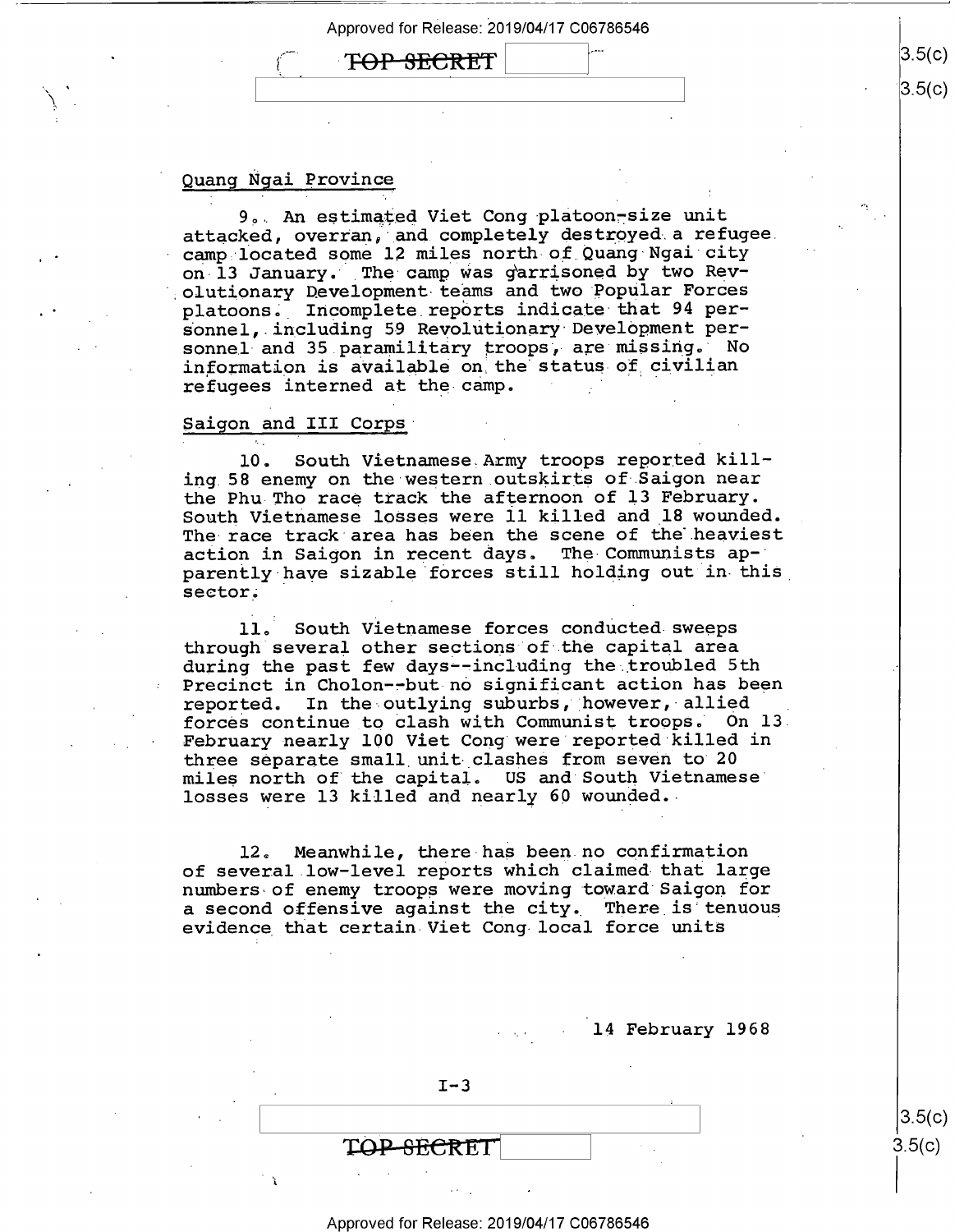### TOP-SECRET

(,

'

Background Use Only

which participated in the initial attacks on Saigon are withdrawing to the west. Captured documents

indicate that two local force battalions may have.pulled back to central Hau Nghia Province and a third may have returned to Tay Ninh. tion, a radio\_terminal serving the headquarters of Viet Cong Military Region 4 was located on l2 February. in central Hau-Nghia Province, nearly 25 miles northwest of its previous location just south of Cholon.

13. Other than small-scale probes against South Vietnamese Popular Force outposts, there.was no significant military activity in III Corps.

#### IV Corps

 $\ddot{\phantom{0}}$ 

l4. Viet-Cong forces launched-a mortar attack on Rach Gia, the capital of Kien Giang Province some<br>120 miles southwest of Saigon on 13 February. Over 120 miles southwest of Saigon on 13 February. 300 homes were reportedly destroyed or damaged in the There were several other incidents in the delta on l3 and l4 February initiated by the Viet Cong.

15. US and South Vietnamese Army forces engaged Viet Cong forces near Vinh Long city on l3 February. Three Viet Cong battalions appear to be sticking close to this provincial capital and new attacks on the city may be planned.

16. In Phong Dinh Province less than six miles west of Can Tho, US forces discovered a large Communist arms cache containing 460 bazooka-type rocket rounds, 59 75—mm. pack howitzer shells, 89 l20—mm. mortar rounds, and other assorted ammunition.

. 17. Reports continue to come in from a number of towns in the delta indicating that the people are uneasy and fear new enemy attacks. Reports also reveal that the people in the countryside are still feeling the impact of the Tet offensive. One of the worst examples of deteriorating security in ruralareas has been reported in Go Cong Province, about 25 miles south of Saigon. Reportedly, the Go Cong ' Province chief has been forced to pull all revolutionary development teams in from their pacification

14 February 1968

 $I-4$ 

H

v

 $3.5(c)$  $3.5(c)$  $\begin{bmatrix} 0 & 0 & 0 \\ 0 & 0 & 0 \\ 0 & 0 & 0 \end{bmatrix}$ 

# 3.3(h)(2)

 $3.5($  $3.5(c)$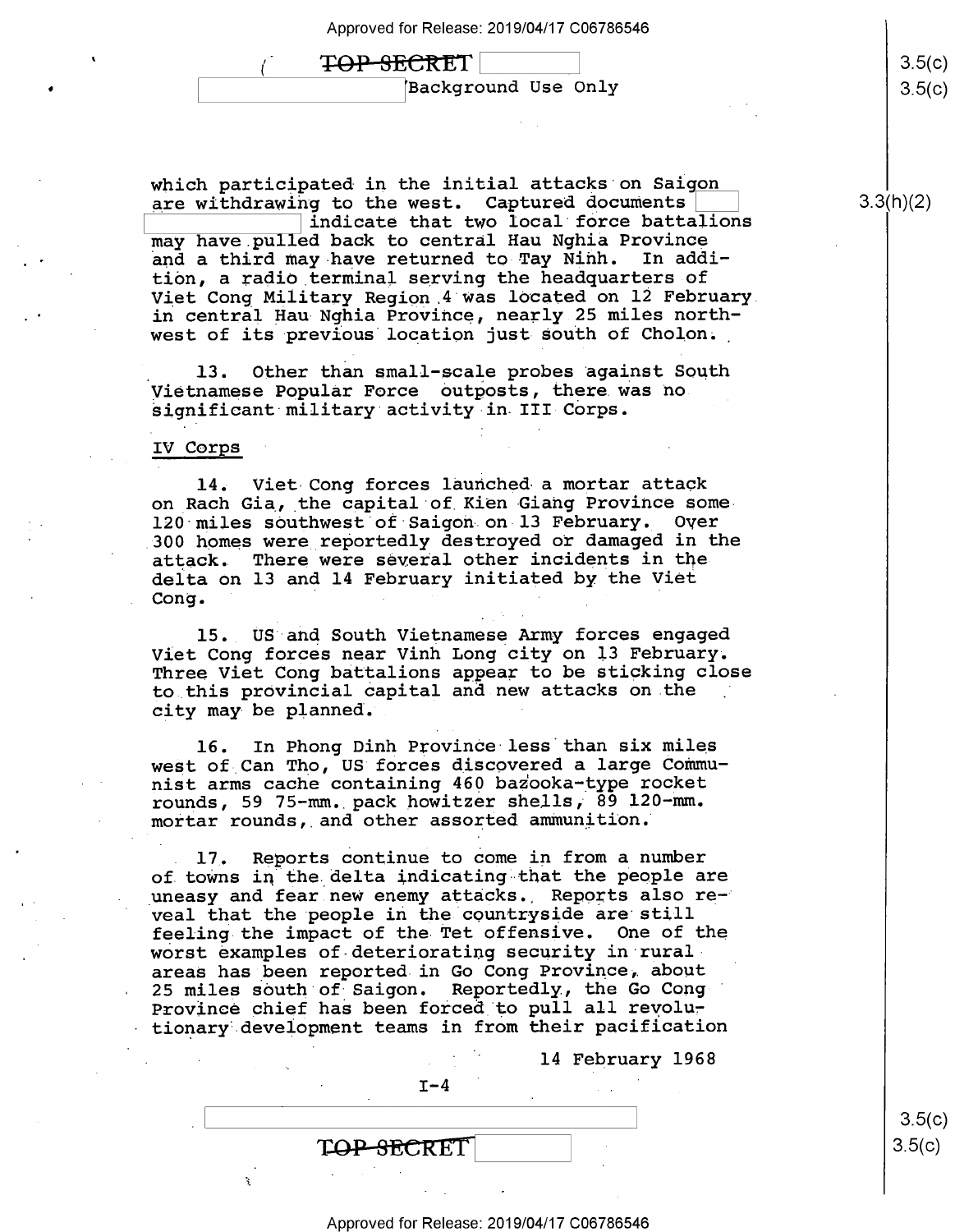| Approved for Release: 2019/04/17 C06786546 |      |
|--------------------------------------------|------|
| TOP-SECRET                                 | 3.5( |
|                                            |      |
|                                            |      |

 $3.5(c)$ 

 $\lambda$ 

areas to man static defenses in the vicinity of the province capital. This has, in effect, turned the countryside over.to the Viet Cong who are taking advantage of the situation by increasing their recruiting efforts and taking over villages which<br>were formerly declared pacified.

were formerly declared pacified. <br>
government programs have suffered a major set-  $\left| \frac{3.3(h)(2)}{2.5(h)(2)} \right|$ back and the Communists have scored a psychological and propaganda success, if not a military victory.



 $\begin{array}{|c|c|c|c|c|}\n\hline\n3.5(C) & 3.5(C)\n\hline\n2.5(C) & 2.5(C)\n\hline\n3.5(C) & 3.5(C)\n\hline\n3.5(C) & 3.5(C)\n\hline\n3.5(C) & 3.5(C)\n\hline\n3.5(C) & 3.5(C)\n\hline\n3.5(C) & 3.5(C)\n\hline\n4.5(C) & 3.5(C)\n\hline\n5.5(C) & 3.5(C)\n\hline\n6.5(C) & 3.5(C)\n\hline\n7.5(C) & 3.5(C)\n\hline\n8.5(C) & 3.5(C$ 

 **and**  $3.5(c)$ 

 $\ddot{\phantom{0}}$ 

l4 February 1968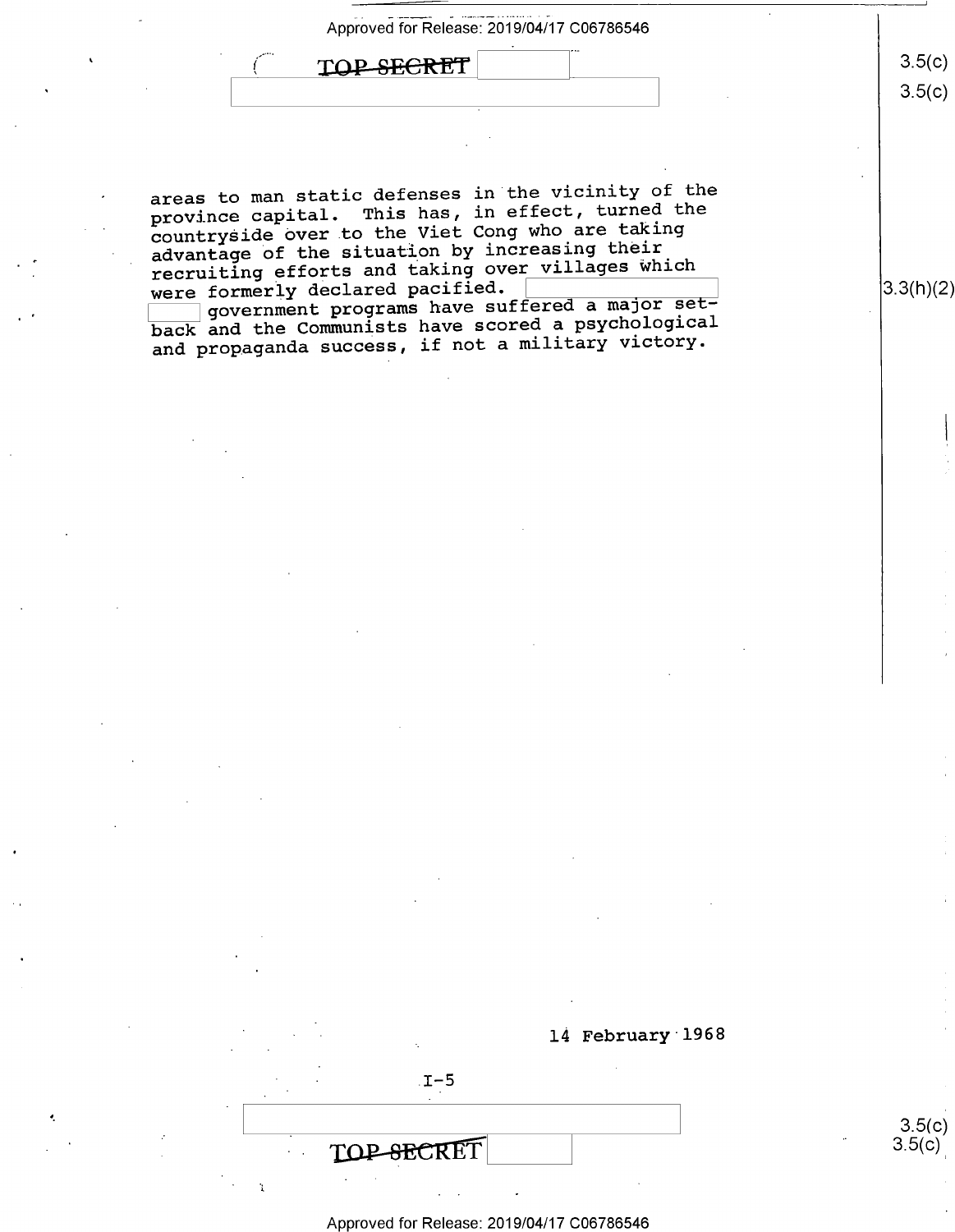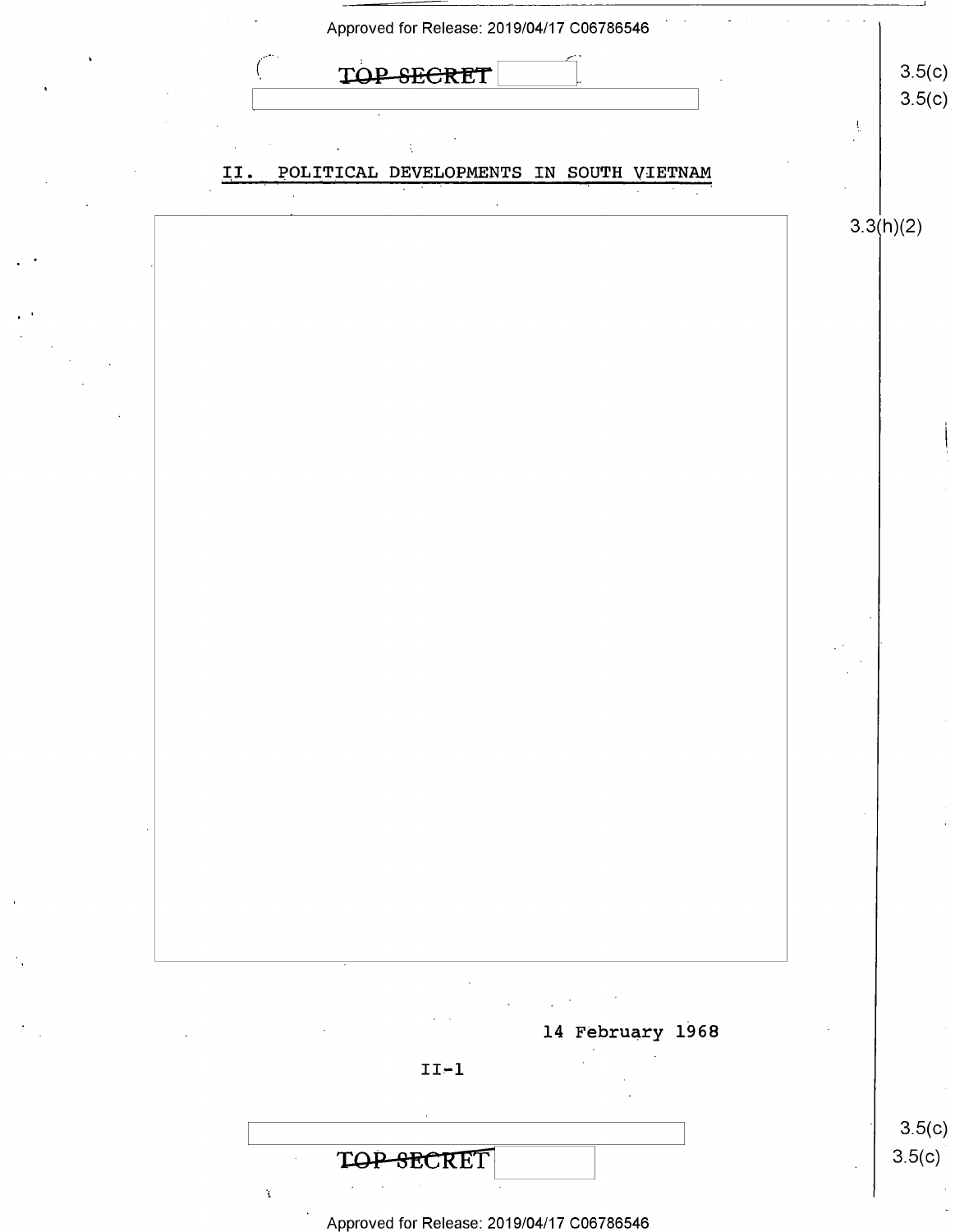

 $3.5(c)$  $3.5(c)$ 

3.3(h)(2)

# Economic Situation \_

5. Food prices in Saigon continue to fall gradually, but are still 70-75 percent higher than the pre-Tet level. Some food deliveries are being made to the city by road from surrounding Gia Dinh Province and by air from other areas. There have been no road deliveries to the capital from the Mekong.Delta, Da Lat, or Vung Tau, but plans are being made to bring food supplies in by convoy from some of these areas within the next few days. Normal commercial distribution of rice was scheduled to be resumed on 14 February.

6. Reports from some of the provinces indicate that there are few critical food shortages, although' pork, charcoal, sugar, and canned milk are inshort supply in some areas. Prices in some localities are running 10-30 percent above the pre-Tet level, while in others they have held steady. Market activity is gradually resuming although at reduced levels because of curfews and travel restrictions.

 $II-2$ TOP-SECRET

l4 February 1968

 $3.5(c)$  $3.5(c)$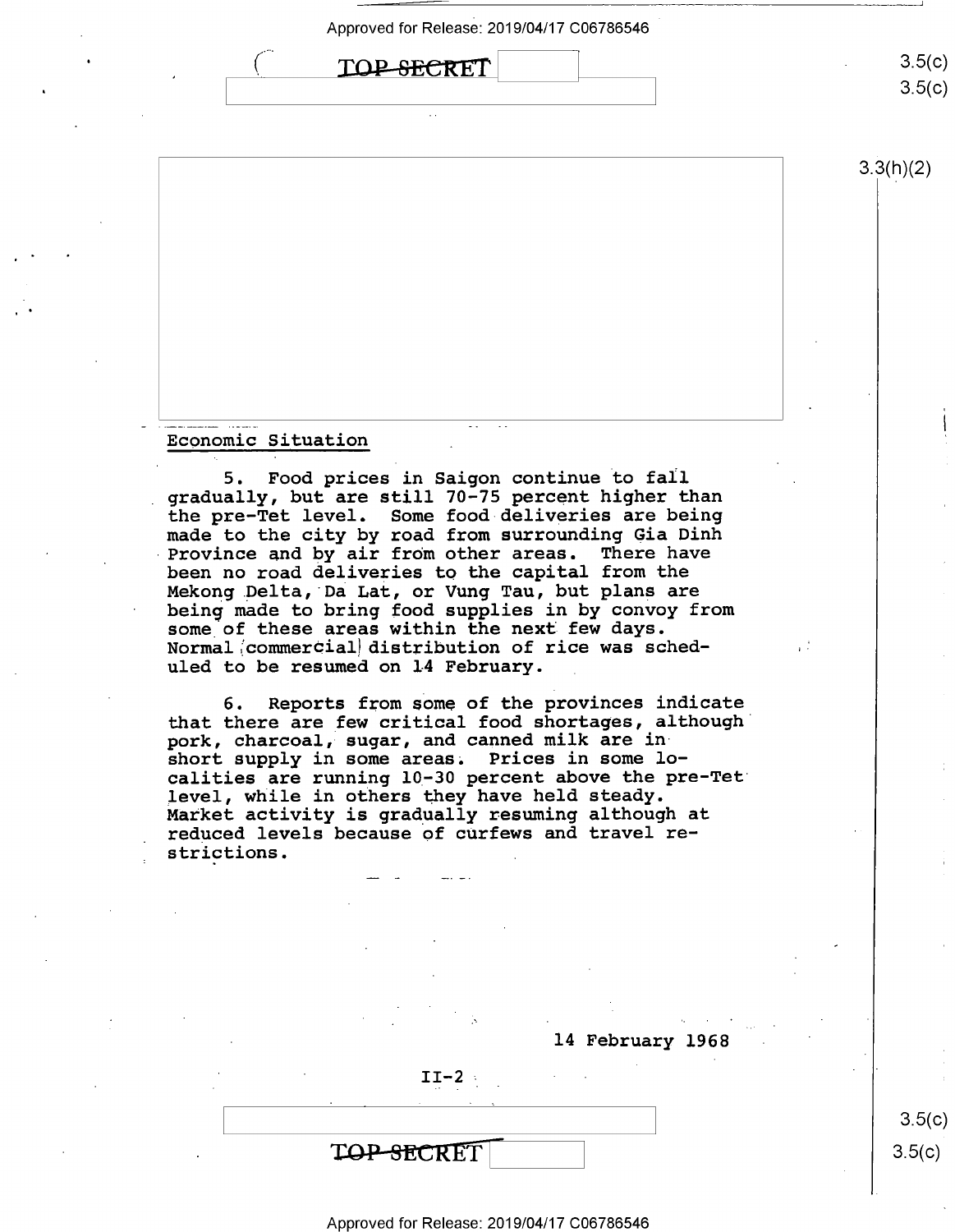| TOP SECRET |  |
|------------|--|
|            |  |

#### III. MILITARY DEVELOPMENTS IN NORTH VIETNAM

1. Repeated US air strikes on Phuc Yen appear to have driven North Vietnam's IL-28s back to Nan-<br>ning--at least for now. On 14 February two of the on 14 February two-of the. bombers flew toward the China border when US aircraft neared Hanoi. They were subsequently ordered to recover at Nan-ning because of damage to the Phuc Yen runway. An earlier raid on Phuc Yen is believed to have hit the other IL-28 which arrived from China on 6 February.

2. The bombers could return to Hanoi/Gia Lam at any time or to Phuc Yen when runway repairs<br>are completed. If they remain at Nan-ning wit If they remain at Nan-ning with three other IL-28s-which flew there from-Yunnani on 6 February they will still pose a threat to USnaval forces in the Tonkin Gulf, friendly units in Laos or Thailand,and allied military positions<br>and cities south of the Demilitarized Zone. If and cities south of the Demilitarized Zone. they return to Yunnani, it may indicate that a combination of air strikes, bad weather, and poor progress in the tactical situation in South Vietnam have persuaded Hanoi to defer offensive air operations for the time being.

3. In related developments, two flights of USAF fighters which apparently were involved in the Phuc Yen raid each succeeded in downing MIG-l7 aircraft on l4 February. The double kill is unusual because MIG-2ls appear to have undertaken most of . the intercept attempts against US strike groups in recent months."

Helicopters Haul MIGs

| 4. |                         |  |                                                   |
|----|-------------------------|--|---------------------------------------------------|
|    |                         |  | North Viet-                                       |
|    |                         |  | nam is using its large MI-6 "Hook" helicopters to |
|    | transport MIG aircraft. |  |                                                   |
|    |                         |  |                                                   |
|    |                         |  |                                                   |
|    |                         |  |                                                   |
|    |                         |  |                                                   |
|    |                         |  |                                                   |
|    |                         |  | 14 February 1968                                  |
|    |                         |  |                                                   |
|    |                         |  |                                                   |

SE<del>CRT</del>T

Approved for Release: 2019/04/17 C06786546

3.3(h)(2)

3.3(h)(2)

 $3.5(c)$  $3.5(c)$ 

 $3.5(c)$  $3.5(c)$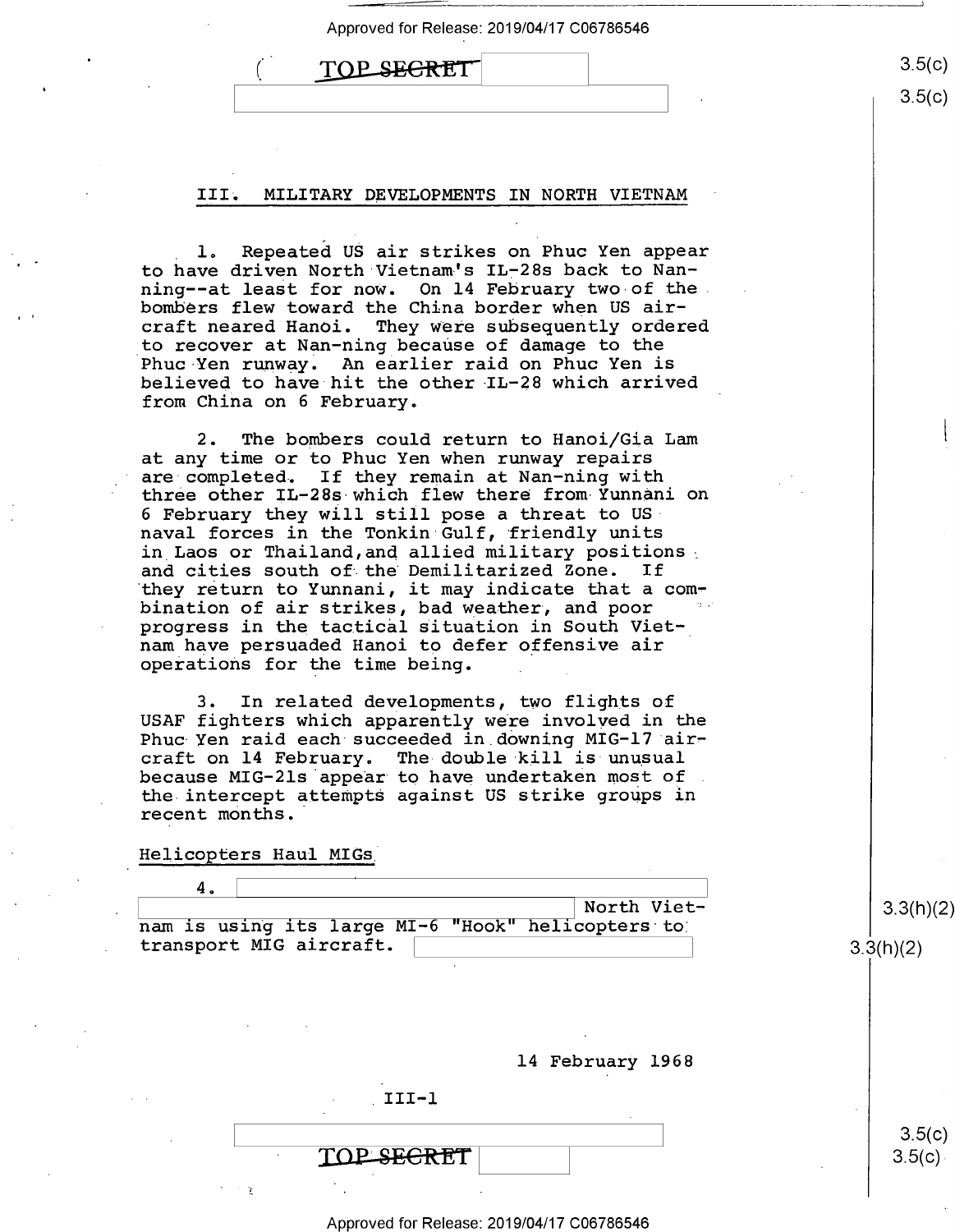$\text{TOP-SECRET}$   $|3.5(c)|$ 

some fighter aircraft in remote, camouflaged revetments which presumably could not be reached by road.  $\begin{array}{|c|c|c|c|c|}\n\hline\n3.3(h)(2) & \multicolumn{3}{c|}{ } \end{array}$ 

\_ \ s.5( )

 $3.5(c)$ 

 $3.5(c)$ 

5. The Soviet-build MI-6 helicopter is the only aircraft in the North Vietnamese inventory which<br>could transport a fully assembled MIG fighter. There could transport a fully assembled MIG fighter. are believed to be four of these helicopters hidden in dispersal areas in the vicinity of Hanoi. They probably have been used to carry high priority military equipment such as jet engines and SA-2 missiles.

14 February 1968

 $III-2$ 

 $\Box$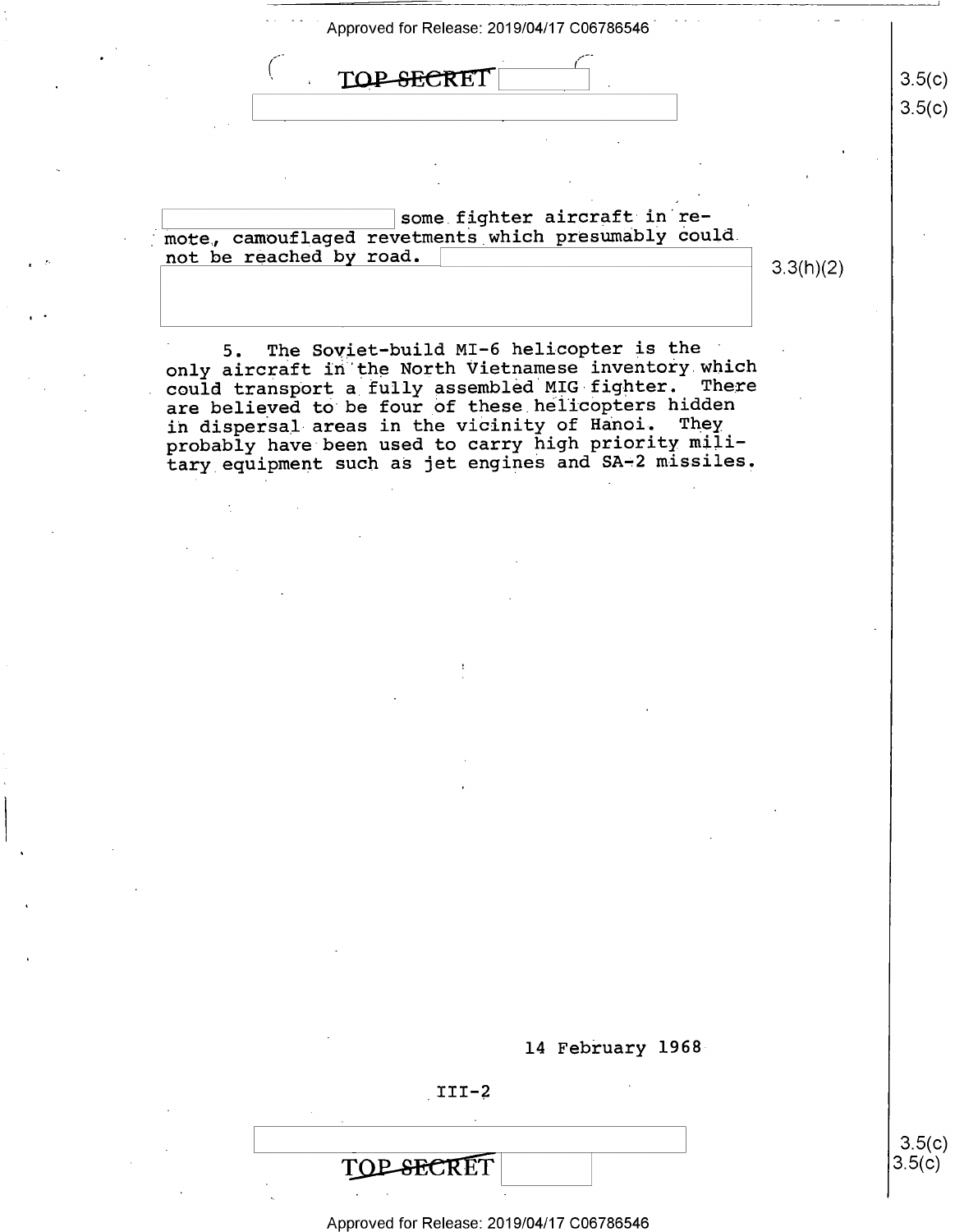|                 | Approved for Release: 2019/04/17 C06786546     |                  |
|-----------------|------------------------------------------------|------------------|
|                 | <b>TOP-SEC</b><br>CRET                         | 3.5(c)           |
|                 |                                                | 3.5(c)           |
|                 | IV. OTHER COMMUNIST MILITARY DEVELOPMENTS      |                  |
|                 |                                                |                  |
|                 | 1. There is nothing of significance to report. |                  |
| $\epsilon$ . If |                                                |                  |
|                 |                                                |                  |
|                 |                                                |                  |
|                 |                                                |                  |
|                 |                                                |                  |
|                 |                                                |                  |
|                 |                                                |                  |
|                 |                                                |                  |
|                 |                                                |                  |
|                 |                                                |                  |
|                 |                                                |                  |
|                 |                                                |                  |
|                 |                                                |                  |
|                 |                                                |                  |
|                 |                                                |                  |
|                 |                                                |                  |
|                 | 14 February 1968                               |                  |
|                 | $IV-1$                                         |                  |
|                 |                                                | 3.5(c)<br>3.5(c) |
|                 | TOP-SECRET                                     |                  |

\_\_ \_\_\_ \_Appr0ved for Release: 2019/04/17 C06786546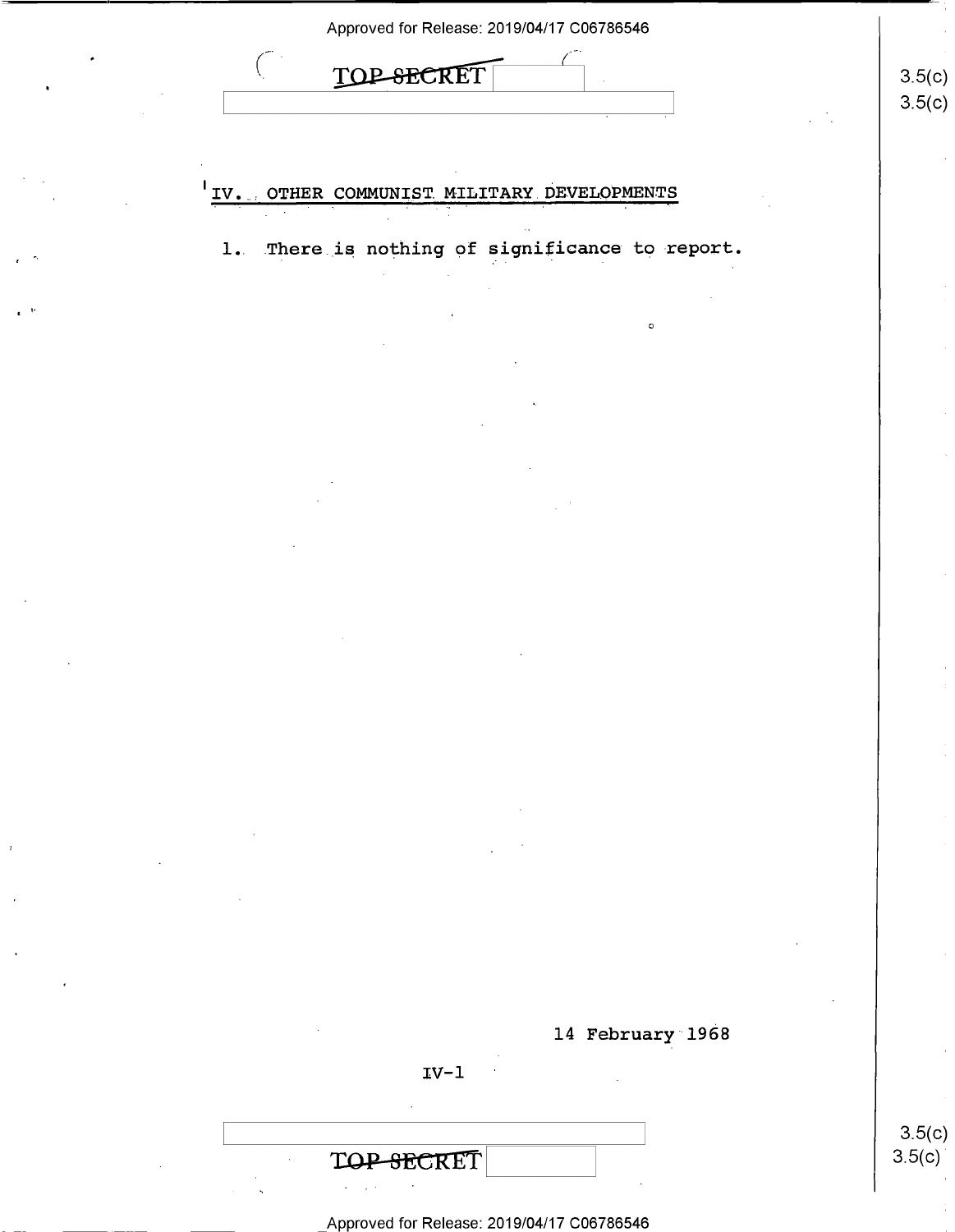| Approved for Release: 2019/04/17 C06786546                                                     |                  |
|------------------------------------------------------------------------------------------------|------------------|
| <del>SEC</del> RET<br><b>TOF</b>                                                               | 3.5(c)<br>3.5(c) |
| COMMUNIST POLITICAL DEVELOPMENTS<br>$V_{\cdot}$                                                |                  |
|                                                                                                | 3.3(h)(2)        |
|                                                                                                |                  |
|                                                                                                |                  |
|                                                                                                |                  |
|                                                                                                |                  |
|                                                                                                |                  |
|                                                                                                |                  |
|                                                                                                |                  |
|                                                                                                |                  |
|                                                                                                |                  |
|                                                                                                |                  |
|                                                                                                |                  |
|                                                                                                |                  |
|                                                                                                |                  |
| Background of Latest Trinh Interview                                                           |                  |
| 5. The French press agency office in Paris<br>has provided some background on North Vietnamese |                  |
| 14 February 1968<br>$\mathcal{L}^{\text{max}}$                                                 |                  |
| $V-I$                                                                                          |                  |
| eeret<br>TOP-SE                                                                                | 3.5(c)<br>3.5(c) |
|                                                                                                |                  |

 $\epsilon^{-1}$ 

 $\mathbf{r}=\mathbf{r}$ 

 $\hat{\mathcal{E}}$ 

 $\Delta \phi$ 

 $\Delta$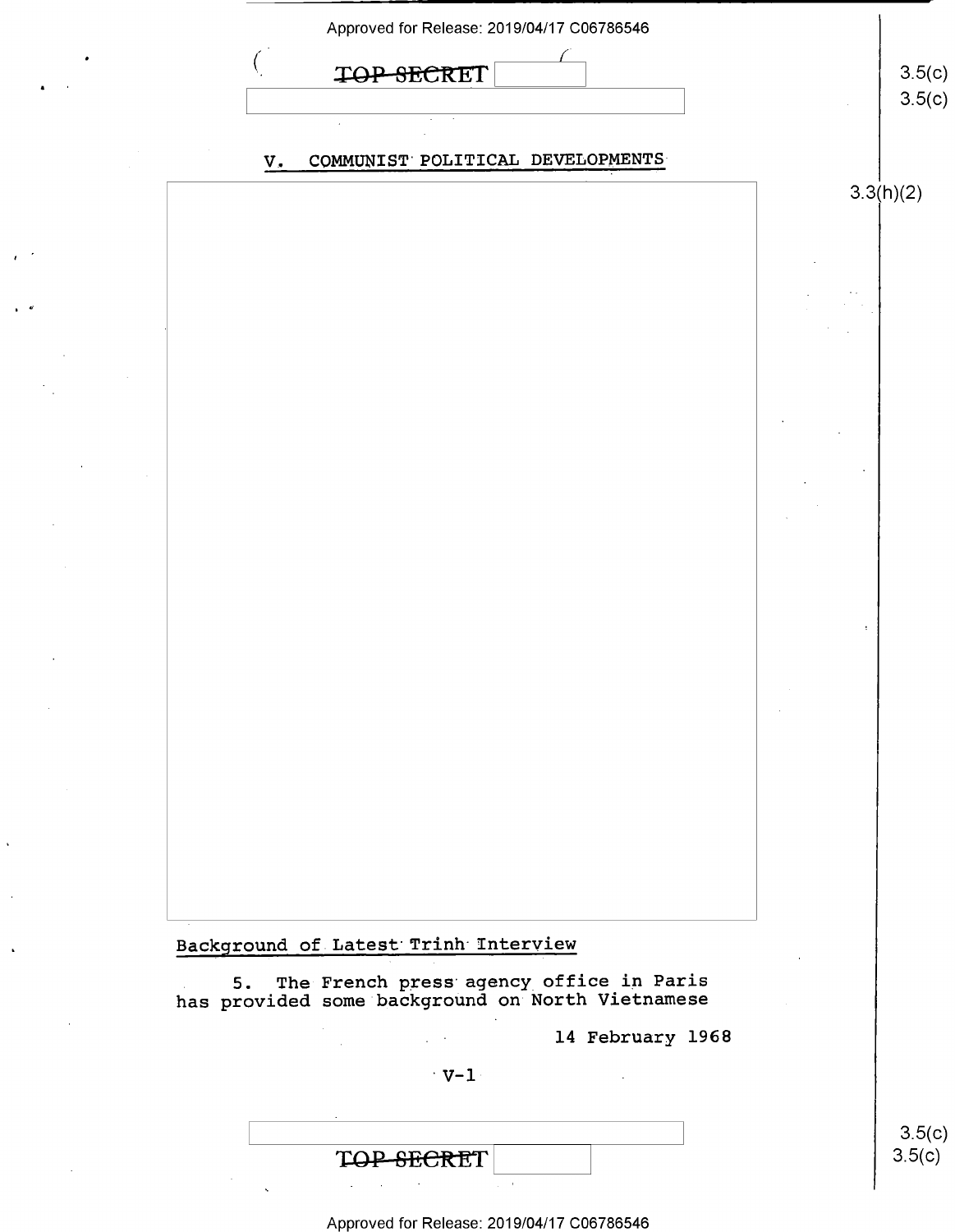$\text{TOP-}}}$  (1)  $3.5(c)$ 

Foreign Minister Trinh's interview on 8 February<br>with AFP Hanoi correspondent, Bernard Cabannes.<br>In this interview the foreign minister related the Tet offensive in South Vietnam to Hanoi's offer<br>to talk after a bombing pause. He also varied<br>the language of his "will" talk offer to imply<br>that postbombing talks could cover the entire<br>question of the war.

6. AFP says that the timing of the interview<br>was a Hanoi initiative. The foreign minister<br>acted on a two-week-old request for an interview<br>and in response to questions that had already been<br>submitted in writing. Hanoi broa

7. This explanation of the circumstances<br>surrounding the interview leaves little doubt that<br>the North Vietnamese were attempting to promote<br>their "will" talk offer with another semantic exer-<br>cise designed to keep the issu as possible. ' '

14 February 1968-

TOP SECRET

 $\cdots$   $\mathbf{V-2}$ 

 $3.5(c)$  $3.5(c)$ 

 $3.5(c)$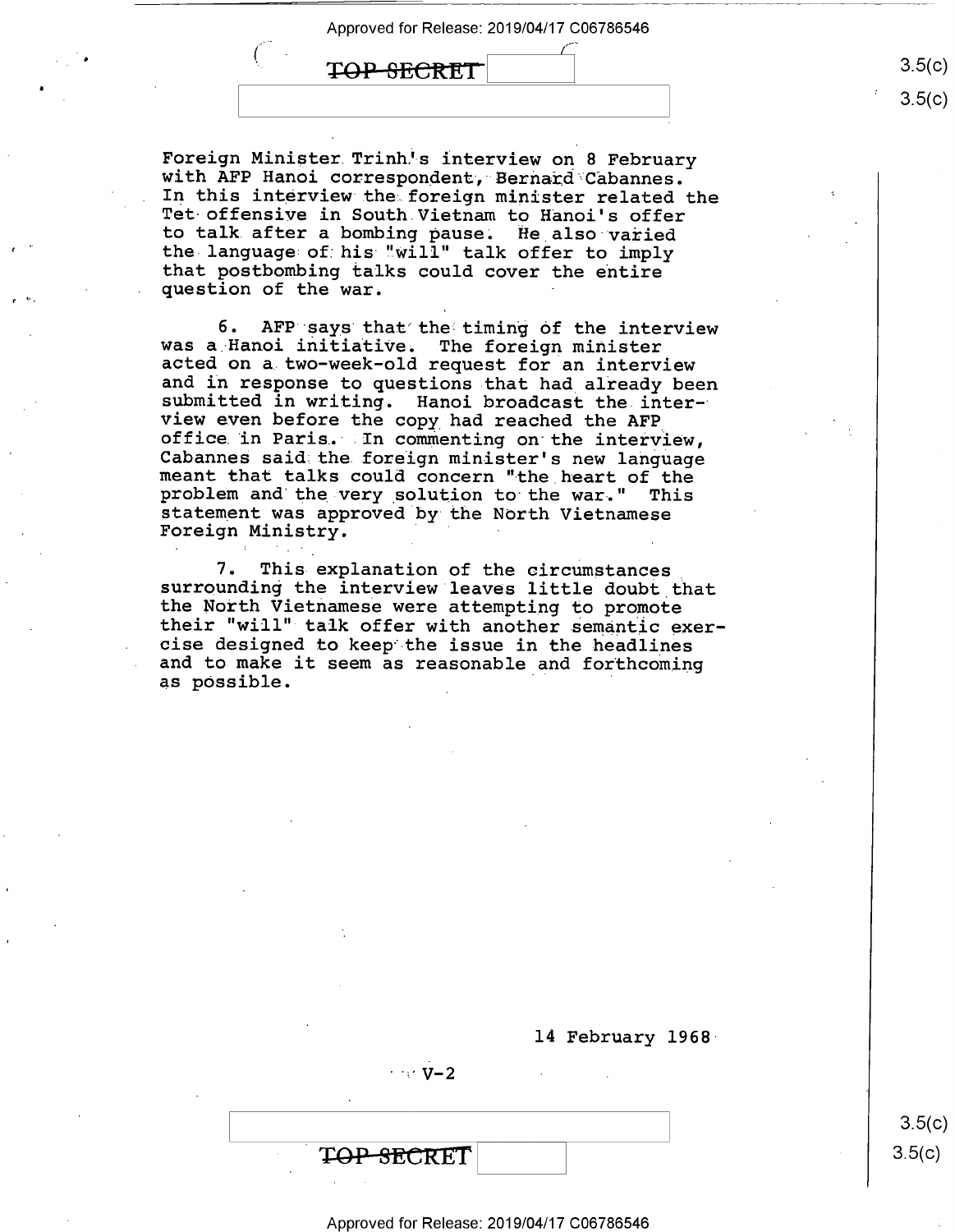# TOP SECRET

.

## VI. OTHER MAJOR ASPECTS

1. Cambodian provincial defense units continue to report allied helicopter activity over eastern Cambodia. \_

2. A military post located about 25 miles inside the Cambodian border near Post Deshayes<br>in Mondolkiri Province has reported that three helicopters flew low over the post on the after-<br>noon of 10 February.

the Cambodians fired at the aircraft with their "antiaircraft defenses"-but did not hit them.

3. A similar incident involving five allied<br>helicopters occurred on 28 January at the nearby border town of O Rang. Phnom Penh's silence so far about these incursions may indicate the Cambodians' intent to object only to those border incidents that involve Cambodian casualties or damage to property. It would not be unlike Prince Sihanouk, however, to publicize such incidents at a time of his own choosing. (See map in Section I)

14 February 1968

 $VI - 1$ 

<del>TOP SECRET</del>

Approved for Release: 2019/04/17 C06786546

 $3.3(h)(2)$ 

 $3.5(c)$ 

 $3.5(c)$ 

 $3.5(c)$ 

 $3.5(c)$